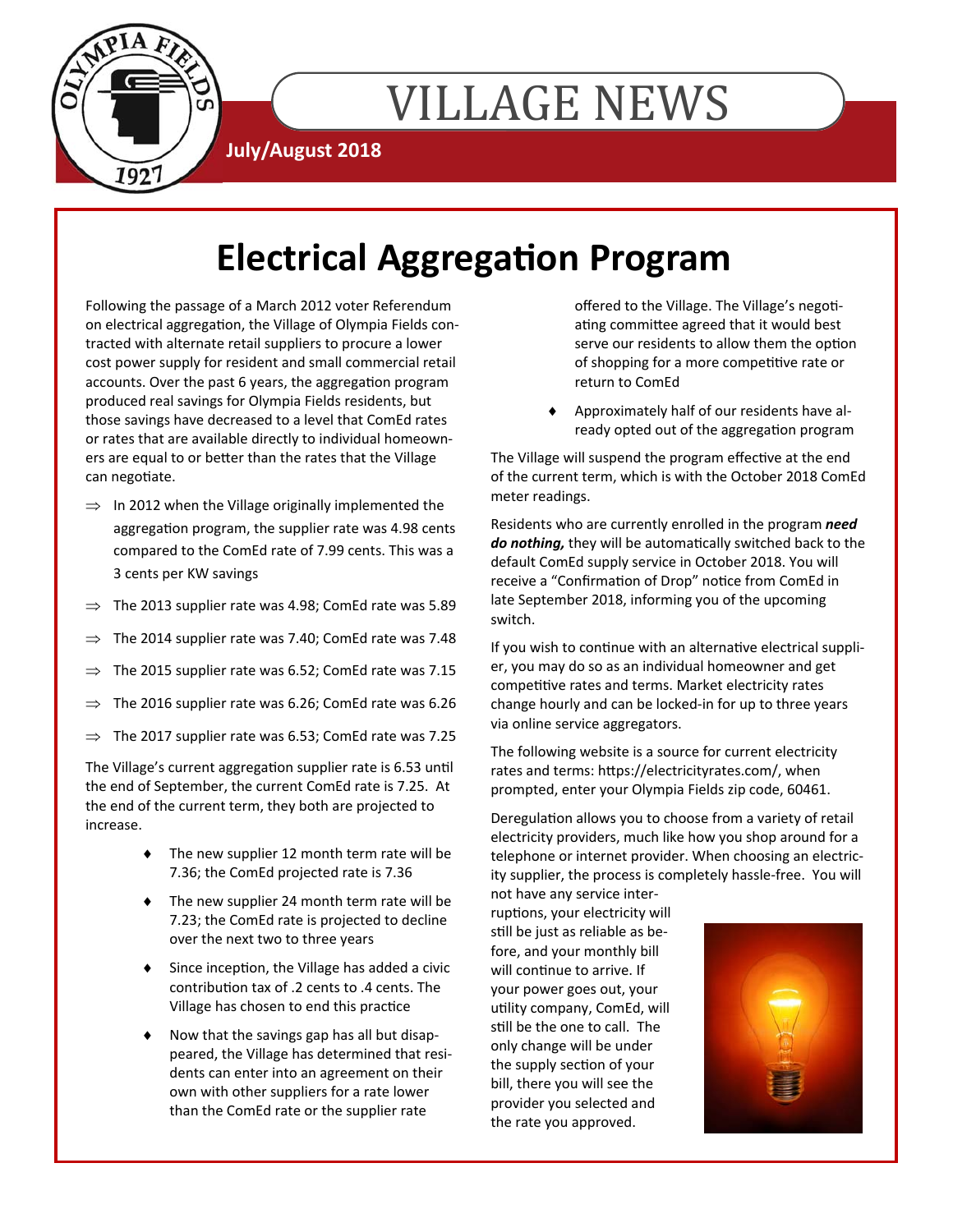#### **How to Reduce Your Electric Bill: Home Energy Assessment**

With the issuance of the August water bill, you will see a 10.6% reduction in residential water rates. This action was enacted at the May 14th Board meeting. In an effort to further reduce your utility expenses the Village of Olympia Fields is encouraging each home owner to take advantage of ComEd's Home Energy Assessment program.



ComEd customers have opportuniƟes to reduce energy usage with

a FREE energy assessment that includes free and discounted products for your home. ComEd has partnered with your natural gas utility to bring electric and natural gas savings to you.

Homeowners, call 1-855-433-2700 to schedule your Home Energy Assessment.

#### **What is a Home Energy Assessment?**

The Home Energy Assessment is a free visual inspection that determines the ways you use energy in your home. An energy advisor will collect information about your home's energy use by taking a look at your heating system (e.g. furnace or boiler), cooling system (air conditioner), water heater and attic, if accessible.

The energy advisor will then provide you with personalized recommendations identifying additional ways to save energy and money. During the assessment, the energy advisor may install the following energy-saving products:

- ENERGY STAR® cerƟfied LEDs
- Programmable thermostats
- WaterSense® certified showerheads
- WaterSense certified faucet aerators for bathrooms and kitchens
- Hot water pipe insulation
- Advanced power strips\*

\* Advanced power strips are also available for free to eligible customers but will not be installed. Lite smart thermostats are available for purchase at a discount during the assessment and include FREE installation. Only smart thermostats purchased during the assessment are eligible for installation.

The average customer will save over \$100 a year on utility bills as a result of the energy-saving products installed during the assessment.

You'll also learn about other ways to save and other rebates offered by ComEd and your local natural gas utility. Individual cost savings are not guaranteed and may vary based on weather, usage habits and energy and utility charges.

For more information visit ComEd's website at -ComEd.com/Homesavings

To schedule your Home Energy Assessment call 1-855-433- 2700 for an appointment.

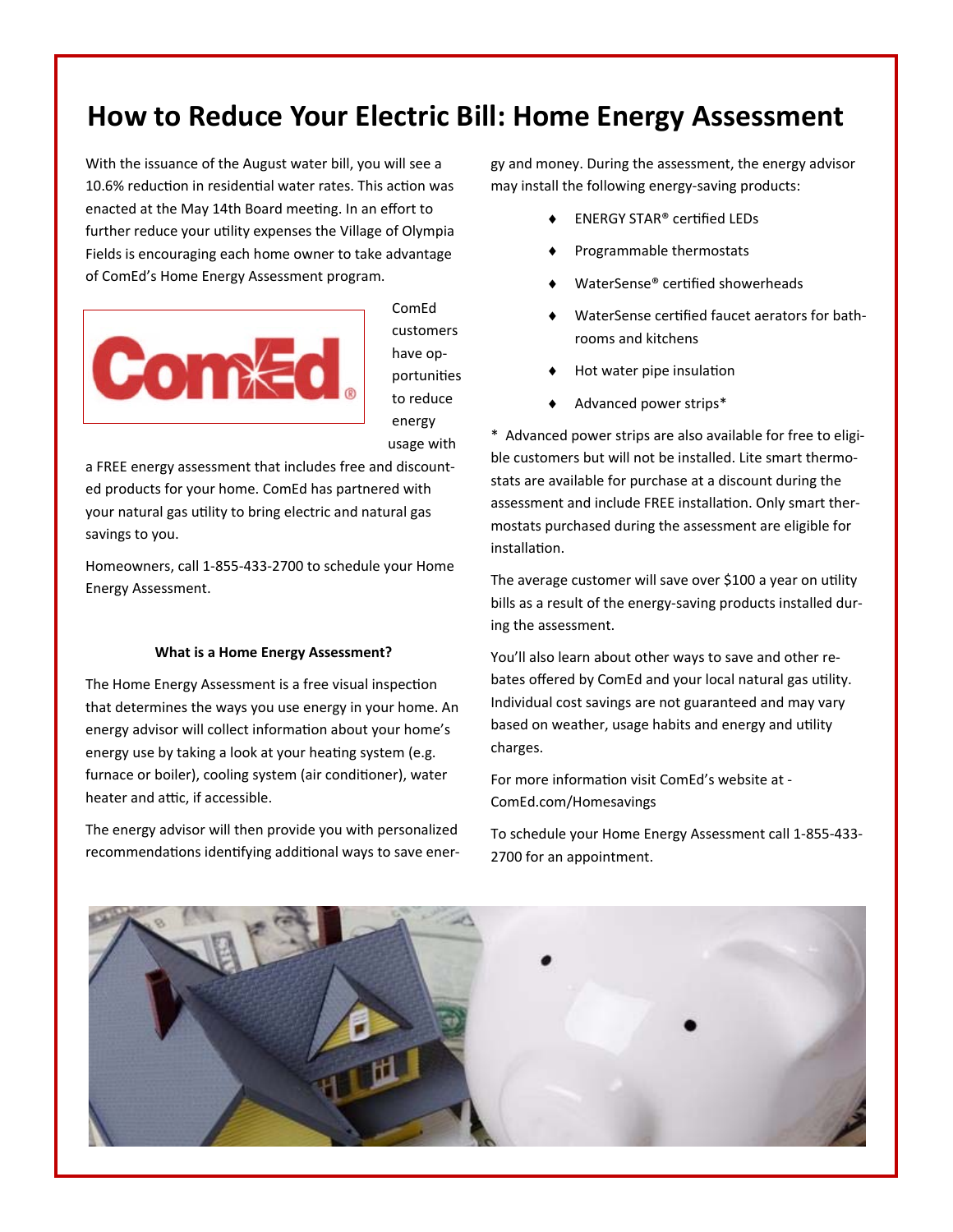#### **Be Aware: All Contractors Must be Licensed to Work on Your Property**

In the last newsletter we provided information about building permits and the type of projects that require a building permit. This article will focus on the requirements for contractors to be licensed in the Village of Olympia Fields.

It is unlawful for any person to engage in business in the Village as a building contractor or general building contractor without first having obtained a license from the Village. In order for a contractor to receive a license to work in the Village, the contractor must complete an application and provide the Village with proof of insurance coverage which the applicant agrees to keep in force throughout the period to be covered by the license.

The insurance coverage must include worker's compensation, public liability for personal injury or death, property damage and vehicle coverage, listing the insuring company's policy number, amount of coverage and expiration date.

Minimum limits of insurance shall be as required by law for worker's compensation, five hundred thousand dollars  $(5500,000.00)$  for general liability and fifty thousand dollars

(\$50,000.00) property damage for both public liability and vehicle coverage, and the Village shall be named as additional insured on said policy. Written evidence shall be submitted to the Village prior to the issuance of any contractor's license.

If you are having a construction project done at your home this summer and you want to make sure that everything is in order with a contractor that claims to be licensed in the Village, please do not hesitate to call the Building Department (708) 503-8000, or stop by Village Hall at 20040 Governors Highway to confirm.



#### **Citizens Police Academy**

The Olympia Fields Police Department will host a six-week Citizens Police Academy from August  $16^{th}$  through September  $20^{th}$ . The classes will be held once a week on Thursday evenings from 6:00 to 8:00 p.m. and will consist of discussions and hands-on training. Some areas of instruction may include: General Procedures, Traffic Enforcement, Use of Force and What Happens When You Call 911.

The mission of the Olympia Fields Citizen Police Academy is to foster a strong and effective relationship between the Police Department and the Olympia Fields community. The Citizens Police Academy will accomplish this mission by educating and training our community members through direct interaction and experience with the Police Department.

Applicants will be subject to a background check and will be informed in writing as to whether they have been accepted, denied, or placed on a waiting list for a future class. Classes and schedule are subject to change.

Requirements to participate in the program are:

- Must be at least 18 years of age
- Must be a resident, business owner or work in the Village of Olympia Fields
- Must pass a simple background investigation. Applicants must have no felony convictions or serious misdemeanor convictions
- Must be able to attend the majority of scheduled classes

Applications will be available on the Village's website and at the police lobby window beginning Monday, July  $16<sup>th</sup>$ .

### **National Night Out August 7th**

Come and join the Olympia Fields Police Department as they celebrate National Night Out with an open house on August 7th from 6:00 to 9:00 p.m. Enjoy music, games, prizes, food and more!

National Night Out enhances the relationship between law enforcement and neighbors while bringing back a great opportunity to bring our community and police together under positive interactions.

More information about the event is available at 708-503-8100.